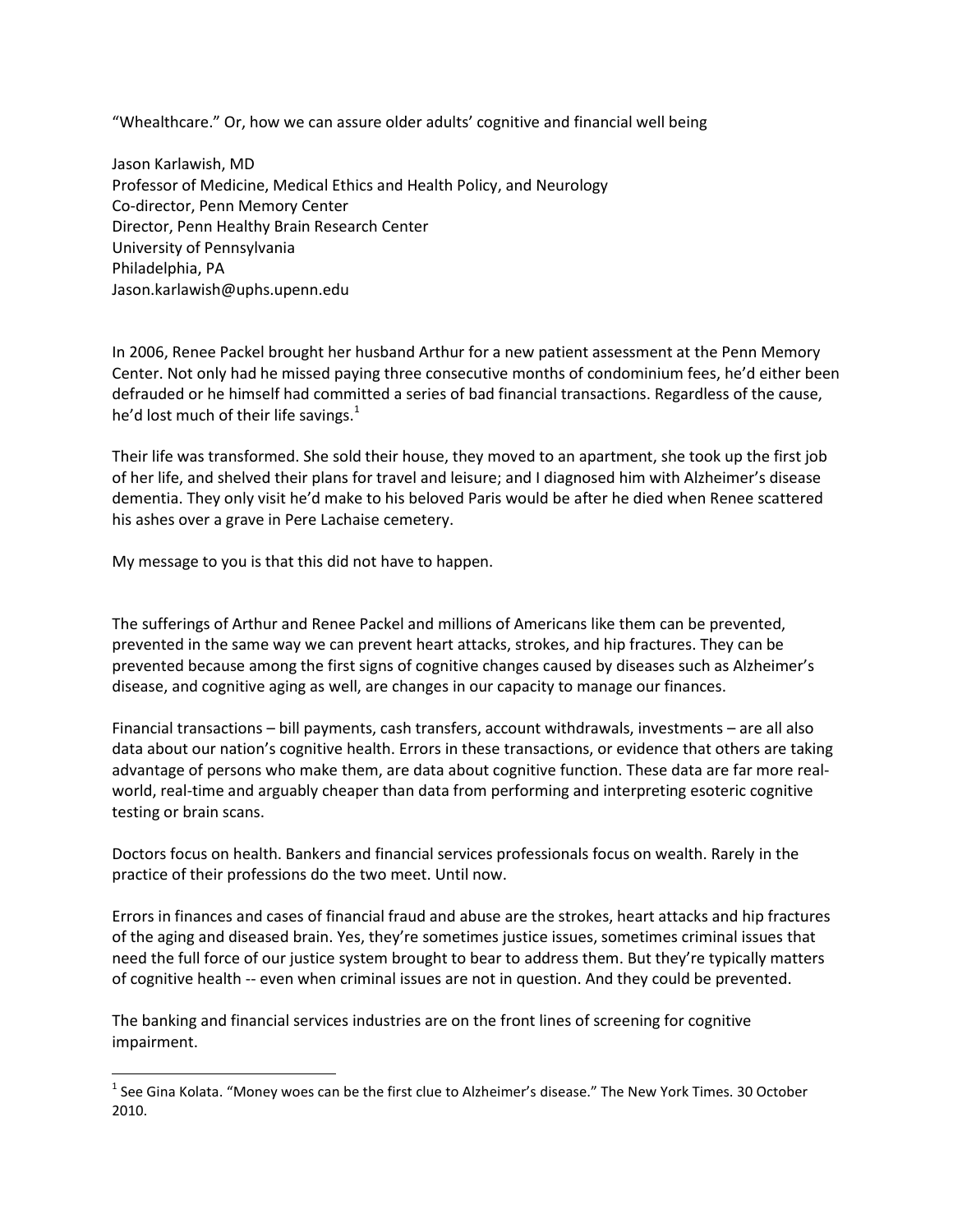The intimate connections between health and wealth suggest the need for a new model to assure the financial security of aging Americans. We need to fuse health care and wealth care into "whealthcare."<sup>2</sup>

This new model of "whealthcare" fits nicely into the principles of public health:

1. It requires education and empowerment of the public and financial professionals.

2. It can use assessment to surveille and screen to detect the problem. Financial institutions have the real-time data showing problems with financial capacity – missed or double bills, odd cash transfers, unsuitable investments. They could deploy technologies to monitor transactions and develop algorithms to predict who may suffer problems.

3. Interventions in the life space, outside medical settings, can promote both health and wealth. Interventions include changes in regulations and banking and financial services practices that make it routine to monitor, integrate reporting into a health care system, facilitate reporting suspected cases of abuse or fraud, and permit holds on suspicious or worrisome transactions.

4. Assuring the financial well-being of aging Americans is a public health issue because the failure to address this problem leads to harms to others.

Older adults who suffer losses in financial capacity that lead to losses in wealth cannot go back to work to make up the lost money. They lack the time and the capacity to do so. Someone else has to pay, their family or us, the public.

The public policy mandate is evident. The CDC has issued the Healthy Brain Initiative: A national public health roadmap for maintaining cognitive health." The Roadmap plainly explains why cognitive health is a public health priority. Whealthcare is part of that roadmap. The National Alzheimers Project Act is law and the U.S. now has a National Alzheimer's plan. First among its five goals are that by 2025 we will discover effective interventions to treat or prevent cognitive impairment caused by diseases such as Alzheimer's disease. You, congress, have been allocating millions to achieve this goal. Today's hearing is a clear opportunity to include the nation's banks and financial services industries in achieving this goal.

I urge you to review the President's Council of Advisors on Science and Technology – PCAST – recent report "Independence, Technology and Connection in Older Age." Chapter 3 -- "Technologies to address changes in cognitive ability" – explains how technologies that allow passive monitoring of account and online view only account can monitor cognitive function and protect older adults' economic security.<sup>3</sup>

Some specific steps.

l

1. Facilitate and promote the creation of industry standards for the collection and aggregation of data; requiring financial institutions to adopt commercially reasonable best practices for the use of technologies that detect potential fraud, abuse, or changes in financial capacity; and making rules that

 $^{2}$  See Jason Karlawish and Dan Blazer. "Why Bankers, Financial Analysts, And Doctors Need To Start Working Together." Available at [http://www.forbes.com/sites/sciencebiz/2015/07/22/why-bankers-financial-analysts-and](http://www.forbes.com/sites/sciencebiz/2015/07/22/why-bankers-financial-analysts-and-doctors-need-to-start-working-together/#79c98c113020)[doctors-need-to-start-working-together/#79c98c113020.](http://www.forbes.com/sites/sciencebiz/2015/07/22/why-bankers-financial-analysts-and-doctors-need-to-start-working-together/#79c98c113020)

 $3$  Executive Office of the President. President's Council of Advisors on Science and Technology. Report to the President. "Independence, Technology, and Connection in Older Age." March 2016